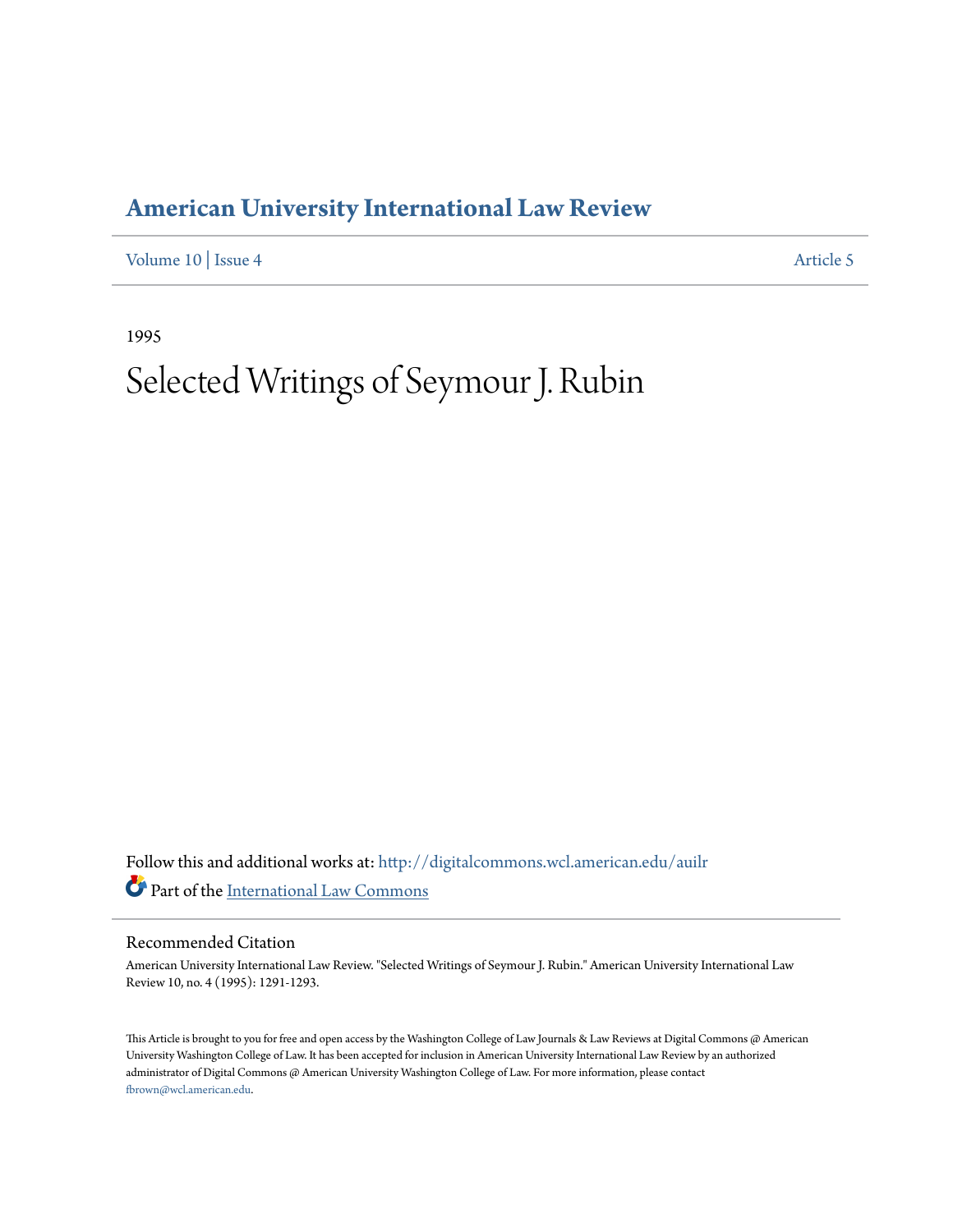## **SELECTED** WRITINGS OF SEYMOUR **J.** RUBIN

## BOOKS AUTHORED

SEYMOUR J. RUBIN, THE CONSCIENCE OF THE RICH NATIONS: **THE** DEVELOPMENT ASSISTANCE COMMITTEE **AND** THE **COMMON** AID **EF-**FORT (1966).

SEYMOUR J. RUBIN, PRIVATE FOREIGN INVESTMENT: LEGAL AND ECO-NOMIC REALITIES (1956).

#### WORKS EDITED

- TRANSNATIONAL CORPORATIONS AND NATIONAL LAW (Seymour J. Rubin & Don Wallace, Jr. eds., 1994).
- CONFLICT AND RESOLUTION IN US-EC TRADE RELATIONS AT THE OPENING OF THE URUGUAY ROUND (Seymour J. Rubin & Mark L. Jones eds., 1989).
- EMERGING STANDARDS OF INTERNATIONAL TRADE **AND** INVESTmENT. MULTINATIONAL CODES AND CORPORATE CONDUCT (Seymour **J.** Rubin & Gary **C.** Hufbauer eds., 1984).
- **MANAGING** TRADE RELATIONS IN THE **1980S: ISSUES** INVOLVED **IN** THE GATT MINISTERIAL MEETING OF 1982 (Seymour **J.** Rubin & Thomas R. Graham eds., 1984).
- ENVIRONMENT AND TRADE: THE RELATION OF INTERNATIONAL **TRADE AND** ENVIRONMENTAL POLICY (Seymour **J.** Rubin & Thomas R. Graham eds., **1982).**
- **LEGAL** PROBLEMS OF **DEVELOPMENT** LENDING (Seymour **J.** Rubin ed., **1971).**

## CHAPTERS **AND** OTHER **CONTRIBUTIONS** TO **COLLECTIVE** WORKS

Seymour **J.** Rubin, *International* Economic *Organization and Multinational Corporation Codes, in* THE FUTURE OF INTERNATIONAL **ECO-**NOMIC ORGANIZATIONS (Don Wallace and Helga Escobar eds., **1977).**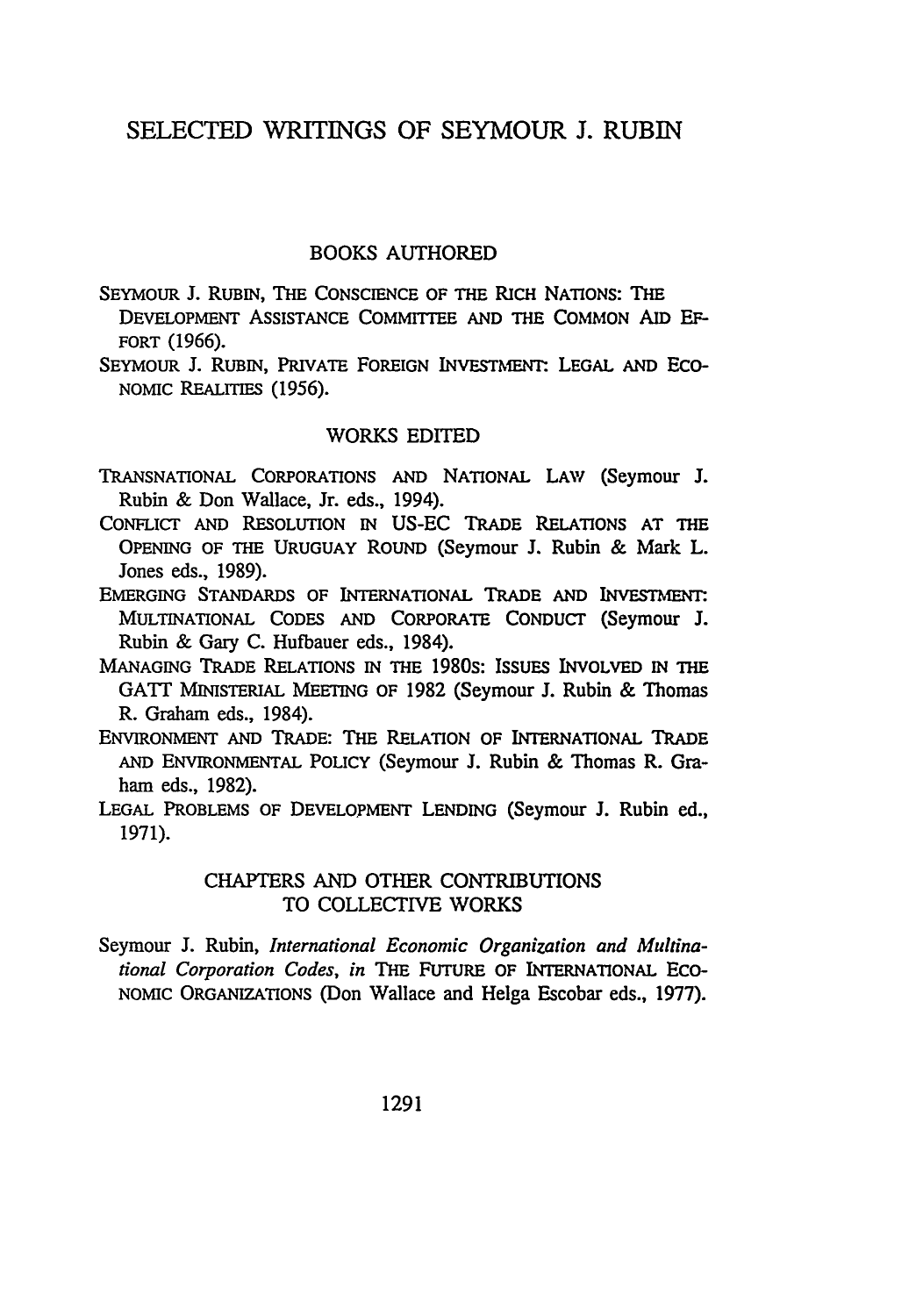- Seymour J. Rubin, *The International Unification and Harmonization of the Law Regarding Multinational Companies, in* NEW DIRECTIONS IN INTERNATIONAL TRADE, THE PROCEEDINGS OF THE 50TH ANNIVERSA-RY OF UNIDROIT (1977).
- Seymour J. Rubin, *The Transnational Corporations, in* THE **CHANGING** UNITED NATIONS (David A. Kay ed., 1977).
- Seymour J. Rubin, *The Multinational Enterprise and the Home State, in* GLOBAL COMPANIES: THE POLITICAL **ECONOMY** OF WORLD BUSINESS (G. Ball ed., 1975).
- Seymour J. Rubin, *The International Firm and the National Jurisdiction, in* THE INTERNATIONAL CORPORATION (Charles Poor Kindleberger ed., 1970).

ARTICLES AND OTHER CONTRIBUTIONS TO PERIODICALS

- Seymour J. Rubin, *International Trade Realities: Are There Rules of the Game?,* 14 DENV. J. INT'L L. **&** POL'Y 147 (1986).
- Seymour J. Rubin, *Transnational Corporations and International Codes of Conduct: A Study of the Relationship Between International Legal Cooperation and Economic Development,* 30 AM. U. L. REV. 903 (1981).
- Seymour J. Rubin, *Current Developments, International Code of Conduct on the Transfer of Technology,* 73 AM. J. INT'L L. 519 (1979).
- Seymour J. Rubin, *Harmonization of Rules: A Perspective on the U.N. Commission on Transnational Corporations,* 8 LAW & POL'Y INT'L Bus. 875 (1976).
- Seymour J. Rubin, *Reflections Concerning the United Nations Commission on Transnational Corporations,* 70 AM. J. INT'L L. 73 (1976).
- Seymour J. Rubin, *Transnational Corporations: Supervision, Regulation or What?* 1 INT'L TRADE L.J. 1 (1975).
- Seymour J. Rubin, *The Multinational Enterprise at Bay,* 68 AM. J. INT'L L. 475 (1974).
- Seymour J. Rubin, *Corporations and Society: The Remedy of Federal and International Incorporation,* 23 AM. U. L. REv. 263 (1973).
- Seymour J. Rubin, *Report on Dusseldorf Conference on International Controls and Foreign Investment,* 7 INT'L LAW. 825 (1973).
- Seymour J. Rubin, *Multinational Enterprise and National Sovereignty, 3* LAW & POL'Y INT'L Bus. 1 (1971).
- Proceedings, *The Investment Guaranty Program of the United States,* [From the 56th Annual Meeting of the American Society of International Law] (1962).